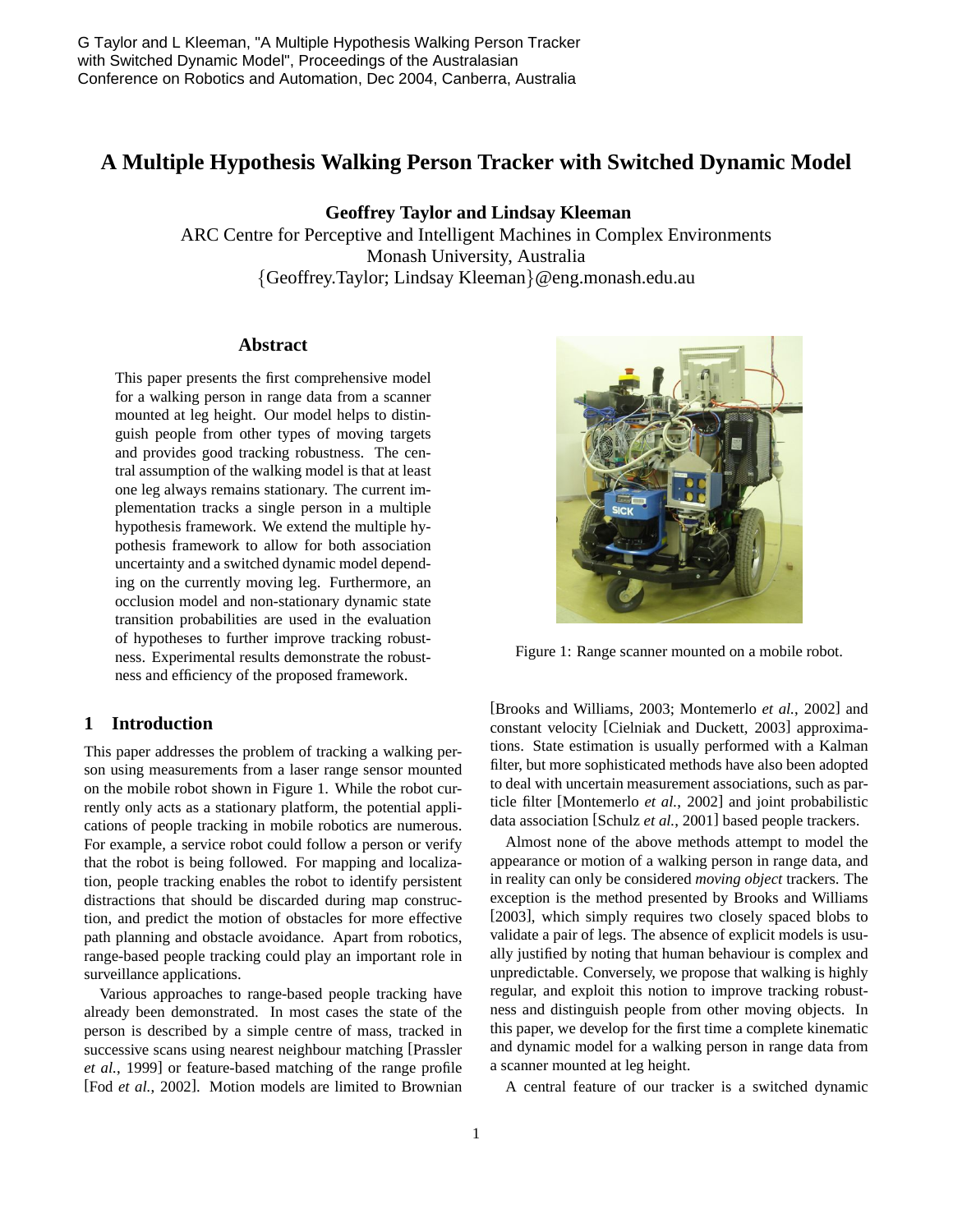

Figure 2: Association of measurements using validation gate.

model for a left or right moving leg (while the other remains stationary). The tracker must continuously choose the most likely dynamic model to explain the current observations, which is achieved by extending the multiple hypothesis tracking (MHT) framework [Reid, 1979] to cope with uncertain dynamic state transitions in addition to uncertain measurement associations. Occlusions and correlations between dynamic states are explicitly modelled in the MHT to further improve tracking robustness. In related work, particle filtering has been used to solve dynamic state transitions and measurement associations for people tracking in vision [Isard and Blake, 1998]. However, the required number of particles makes the approach less computationally tractable than MHT.

The following section outlines the framework of our multiple hypothesis people tracker. Section 3 then details the kinematic and dynamic models of a walking person in range data, while Section 4 describes the generation, evaluation and elimination of hypotheses used to estimate the state of the person in each measurement cycle. Finally, the tracker is applied to real laser scans and the results are presented in Section 5.

## **2 Overview of Tracking Framework**

Our SICK LMS laser range scanner is mounted at a height of about 20 cm on a stationary robot, as shown in Figure 1. The sensor scans a 180 degree slice at a rate of 40 Hz, with an angular resolution of 0.5 degrees and a range resolution of 1 cm. For the *k*th update cycle, the measurement set consists of 2D candidate leg positions  $z^k = \{z_i^k\}$ ,  $i \le i \le n$ , measured in the plane of the laser. To generate  $z^k$ , the scan is segmented at range discontinuities and segments are classified as leg candidates if the distance between end-points is roughly equal to a typical leg diameter. Measurement  $z_i^k$  is calculated as the centroid of samples in the *i*th candidate leg segment. This measurement process introduces a bias since the scanner samples only one side of any leg, but the effect is ignored in practice.

To deal with the uncertainty of associations between measurements and the legs of the walking person, multiple hypothesis tracking generates and evaluates all possible associations in a Bayesian probability framework. Measurements are considered to arise from one of three sources: the left leg *L*, right leg *R* or noise (false alarm) *F*. Figure 2 illustrates the association problem for two measurements,  $z_1$  and  $z_2$ , with the legs at predicted positions **p***<sup>L</sup>* and **p***R*. Only those measure-



Figure 3: Three generations of a hypothesis tree.

ments within the error ellipse of each leg (arising from uncertainty in the state) can form an association; here  $z_2$  can be associated with either leg. Rather than choosing a particular association, MHT generates hypotheses for all possibilities, including those in which  $z_1$  and  $z_2$  are false alarms. Each hypothesis is then allowed to evolve independently and give rise to new hypotheses in subsequent measurement cycles. Figure 3 illustrates three generations of a so-called *hypothesis tree*. The *association event*  $\theta^{k,l}$  at leaf *l* denotes a particular set of associations between  $z^k$  and measurement sources. In people tracking, uncertainty also arises in the dynamic state: whether the left/right leg is moving, or the person reversed direction (see Section 3). Thus, in addition to the measurement associations the tracker must hypothesize about the dynamic state, as indicated by the *dynamic state event*  $\psi^{k,l}$  in Figure 3.

A particular history of association and dynamic state hypotheses leading up to leaf *l* in the hypothesis tree (for example, the bold line in Figure 3) is described by the *cumulative hypotheses*  $\Theta^{k,l}$  and  $\Psi^{k,l}$ . Furthermore, the history of measurements over all generations is denoted by the cumulative measurement set  $Z^k$ . Each path through the hypothesis tree also has an associated extended Kalman filter (EKF) to estimate the state  $\mathbf{x}^{k,l}$  and state covariance  $P^{k,l}$  resulting from the history of measurements and dynamic states. The basic task in multiple hypothesis tracking is then to evaluate the probability of each cumulative hypothesis conditioned on the cumulative measurements, written as  $P(\Theta^{k,l}, \Psi^{k,l} | Z^k)$ . The current state is then chosen as the one corresponding to the most likely cumulative hypothesis. Generation and evaluation of new hypotheses in each measurement cycle is detailed in Section 4. MHT provides good tracking robustness by allowing the system to recover from association/dynamic state errors by choosing an alternative history in each cycle, rather than the single-tracked history of alternative techniques.

#### **3 Walking Person Model**

Our walking model is based on the simple physical assumptions that the legs extend in equal and opposite directions from the torso and at least one leg always remains stationary. Figure 4 gives a top view of the walking model. As described earlier, only the location of left and right legs (**p***<sup>L</sup>* and **p***<sup>R</sup>* in Figure 4) are observable from the calf-height slice provided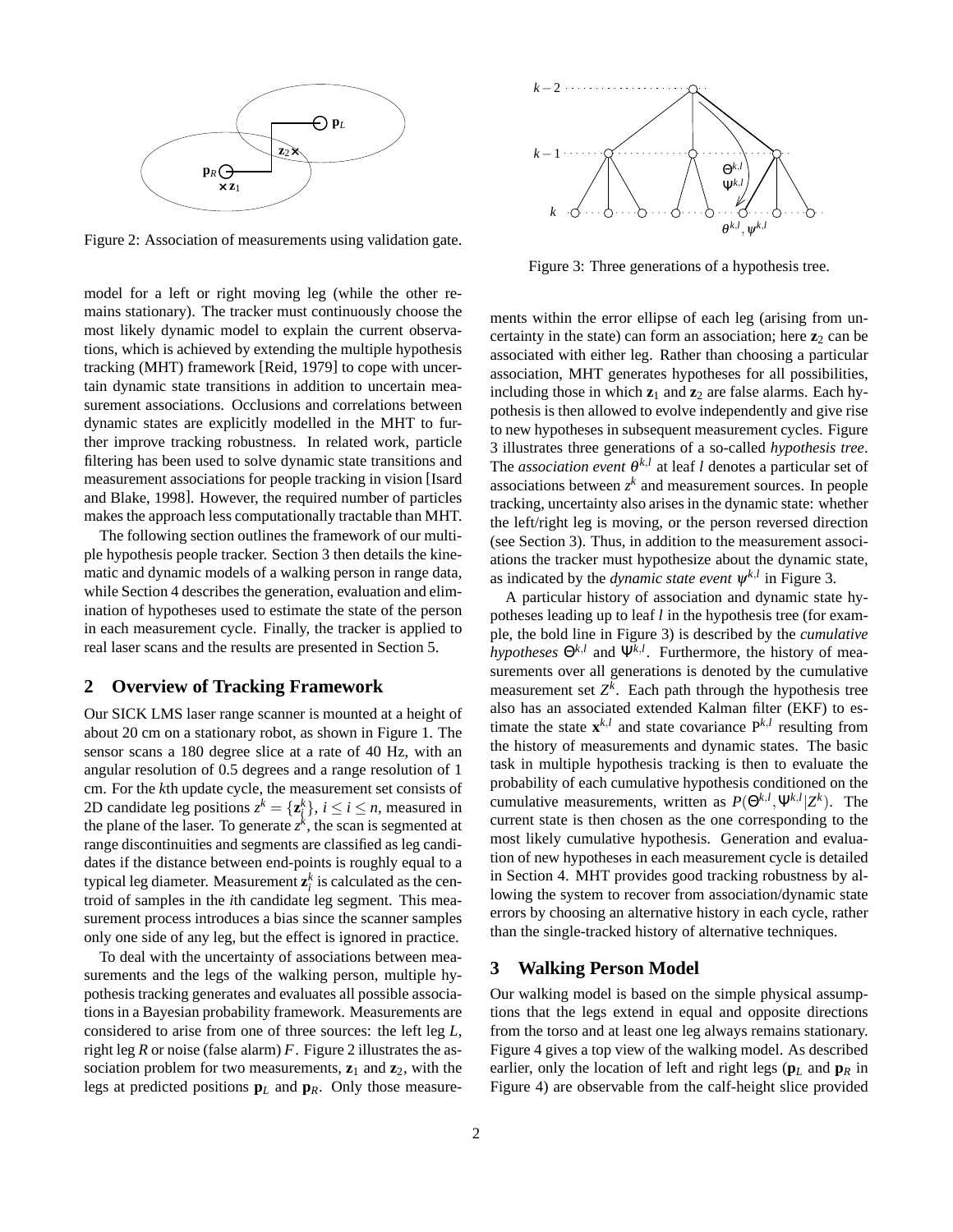

Figure 4: Walking model parameters.



Figure 5: Alternative solutions for walking model orientation.

by the range sensor. The parameters of the model are:

- $\mathbf{p}=(x,y)^\top = \text{torso centre of mass}$
- $\alpha$  = walking direction relative to *x*-axis of sensor
- $s =$  projected leg length, positive for right leg forward
- $2w =$  width of hips, assumed fixed and known

Given measurements  $\mathbf{p}_L = (x_L, y_L)^\top$  and  $\mathbf{p}_R = (x_R, y_R)^\top$  for both legs, the unknown parameters of the model are given by

$$
\mathbf{p} = \frac{1}{2} (\mathbf{p}_L + \mathbf{p}_R) \tag{1}
$$

$$
\alpha = \tan\left(\frac{y_L - y_R}{x_L - x_R}\right) \pm \operatorname{asin}\left(\frac{w}{\sqrt{|\mathbf{p}_L - \mathbf{p}_R|}}\right) \quad (2)
$$

$$
s = \pm \frac{1}{2} \sqrt{|\mathbf{p}_L - \mathbf{p}_R|^2 - 4w^2} \tag{3}
$$

As indicated by equation (2), the leg measurements give rise to two possible orientations. The physical interpretation of these solutions are shown by the solid and dashed lines in Figure 3 (note also that the interpretation of  $\mathbf{p}_1$  and  $\mathbf{p}_2$  as the left and right legs switch between solutions). During walking, people often transition between these configurations when turning around to walk backwards (particularly when a person is being followed by a robot). Thus, both configurations must be considered when generating hypotheses about a tracked target (see Section 4.1).

The inverse of the above equations is the measurement model used by the EKF to predict the position of the legs from the estimated model parameters. The measurement model is

$$
\mathbf{p}_{L,R} = \mathbf{p} + \mathbf{R}(\alpha) \cdot (\pm s, \mp w)^\top
$$
 (4)

where the positive sign is taken for *R* and the negative for *L*, and  $R(\theta)$  is a 2 × 2 rotation matrix for angle  $\theta$ . If  $z_L$  and  $z_R$ are the measured location of both legs, the observation passed to the EKF is the combined measurement  $\mathbf{y} = (\mathbf{z}_L^\top, \mathbf{z}_R^\top)^\top$ .

To track a walking person, the parameters in Figure 4 are augmented with the linear velocity  $\nu$  and angular velocity  $\omega$ , and the complete state vector is therefore **x** =  $(x, y, \alpha, s, v, \omega)$ <sup>T</sup>. The evolution of the state from time step  $k-1$  to *k* is described by one of two possible dynamic models: the left leg swings while the right leg remains stationary, or the right leg swings while the left leg remains stationary (a stationary person can be described by either model with zero velocity). In either case, the torso is assumed to undergo constant velocity motion. The position  $p^k$  at time step  $k$  therefore evolves from the previous state **x** *k*−1 according to

$$
\mathbf{p}^{k} = \mathbf{p}_{L,R}^{k-1} + \mathbf{R}(\boldsymbol{\omega}^{k-1}\boldsymbol{\Delta}_{t})[\mathbf{p}^{k-1} + \nu\boldsymbol{\Delta}_{t}\mathbf{R}(\boldsymbol{\alpha}^{k-1})\hat{\mathbf{x}} - \mathbf{p}_{L,R}^{k-1}] \quad (5)
$$

where  $\Delta_t$  is the sample period,  $\hat{\mathbf{x}}$  is a unit vector in the *x*direction and  $\mathbf{p}_{L,R}$  is the location of the stationary leg, given by equation (4). Equation (5) describes a linear displacement by *v*∆*<sup>t</sup>* in the direction α, followed by a rotation about the stationary leg by angle  $\omega \Delta_t$ . To preserve the location of the stationary leg, the projected leg length must increase or decrease by *v*∆*<sup>t</sup>* according to

$$
s^k = s^{k-1} \pm v^{k-1} \Delta_t \tag{6}
$$

where the positive sign describes a stationary left leg, and negative describes a stationary right leg. The remaining parameters evolve according to a constant velocity model.

#### **4 Multiple Hypothesis People Tracking**

#### **4.1 Hypothesis Generation**

The purpose of hypothesis generation is to enumerate all likely associations of new measurements to the predicted state for all dynamic models. This section describes hypothesis generation for a single parent node of the hypothesis tree, and the process is repeated for all parent nodes.

As discussed above, a walking person switches between two possible dynamic models depending on the moving leg, and between the two configurations shown in Figure 3 when reversing direction. Thus, given the estimated state at the previous time step, four possible predicted states must be considered. Let the predicted states be described by state vector *<sup>j</sup>***x** *k* and covariance matrix  $^{j}P^{k}$ , where  $1 \leq j \leq 4$ . The state and covariance corresponding to the left and right moving legs  $(i = 1, 2)$  are predicted using the EKF with the dynamic models in equations (5)-(6). Then, the alternative configurations in Figure 3 ( $j = 3, 4$ ) are generated by recalculating the orientation, leg length and velocity as

$$
j+2\alpha^k = j\alpha^k + \pi - 2\tan(w/j_s^k)
$$
 (7)

$$
j+2sk = -(jsk) \tag{8}
$$

$$
j+2v^k = -(jv^k) \tag{9}
$$

The next step is to find all associations between predicted leg positions,  ${}^{j}$ **p**<sup>*k*</sup><sub>*k*</sub> and  ${}^{j}$ **p**<sup>*k*</sup><sub>*R*</sub> (from equation (4)), and measurements in  $z^k$ . Using the validation gate procedure illustrated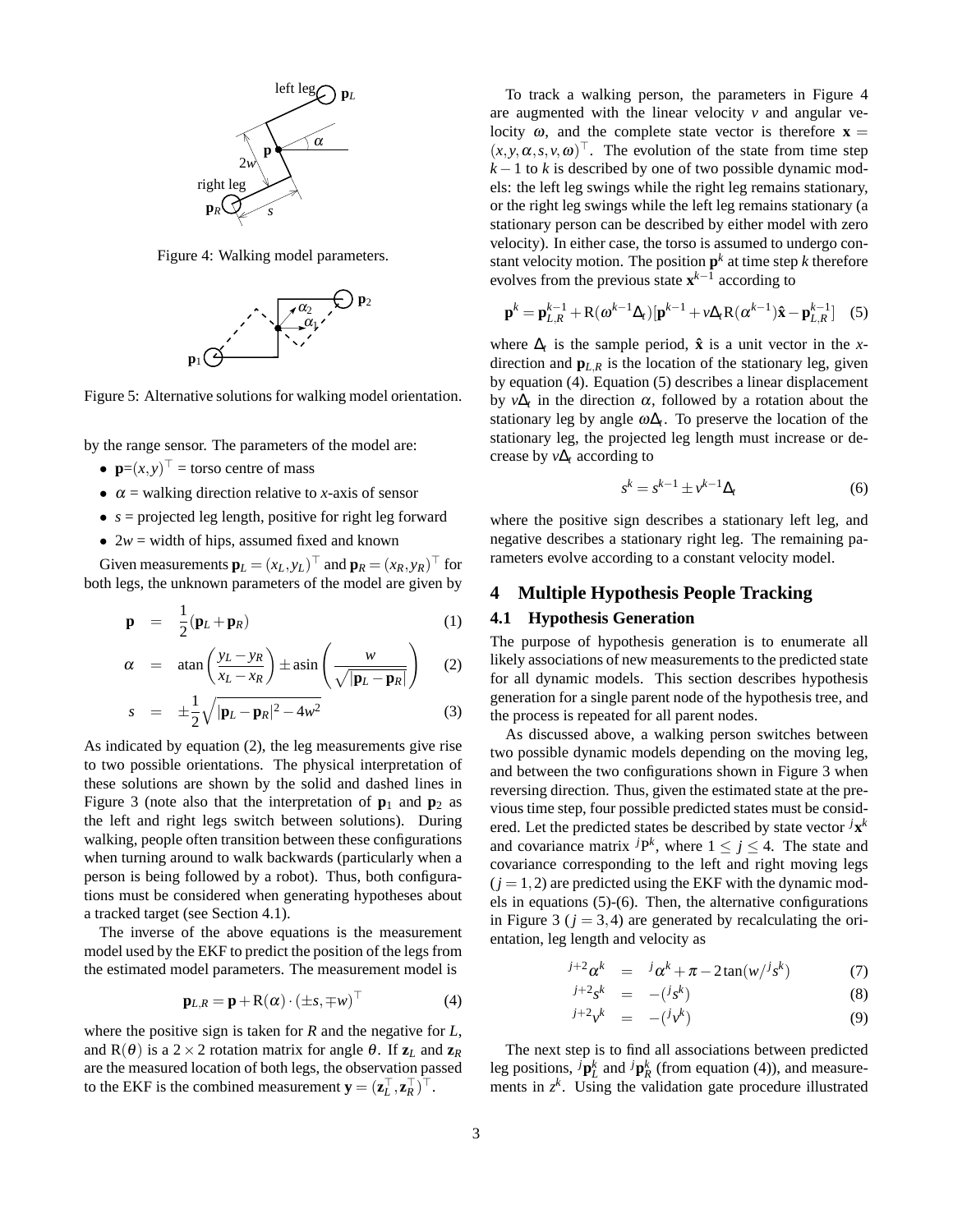in Figure 2, measurement  $\mathbf{z}_i^k$  is associated with the leg at  $^j\mathbf{p}_v^k$  $(V = L, R)$  when the Mahalanobis distance satisfies

$$
(\mathbf{z}_i^k - {}^j \mathbf{p}_v^k)^\top ({}^j \mathbf{S}_v^k)^{-1} (\mathbf{z}_i^k - {}^j \mathbf{p}_v^k) < d_{th}^2 \tag{10}
$$

for threshold  $d_{th}^2$ . The  $4 \times 4$  innovation covariance matrix *j*S<sup>*k*</sup> of measurement vector  $\mathbf{y}^k = (\mathbf{z}_L^\top, \mathbf{z}_R^\top)^\top$  is calculated from the predicted state covariance *<sup>j</sup>*P *k* , measurement model Jacobian M and measurement error covariance R as

$$
{}^{j}S^{k} = M^{j}P^{k}M^{\top} + R = \begin{pmatrix} {}^{j}S^{k}_{L} & {}^{j}S^{k}_{LR} \\ {}^{j}S^{k}_{LR} & {}^{j}S^{k}_{R} \end{pmatrix}
$$
 (11)

To evaluate equation (10), the  $2 \times 2$  submatrix  $^{j}S_{L}^{k}$  or  $^{j}S_{R}^{k}$  is selected from <sup>*j*</sup>S<sup>*k*</sup> depending on the leg associated with  $z_i^k$ .

Measurements that do not fall within any validation gate are simply discarded, since hypotheses associated with these measurements would have negligible probability. The result is a reduced set of  $m \le n$  *validated* measurements in  $z^k$ . A *hypothesis matrix*  $\Omega^k$  is then constructed in which row *i* indicates the possible source of  $z_i^k$  in the reduced set. For example, the hypothesis matrix for the scenario in Figure 2 is

$$
\Omega^{k} = \begin{pmatrix} F & L & R \\ 1 & 0 & 1 \\ 1 & 1 & 1 \end{pmatrix}
$$
 (12)

Finally, the association hypotheses  $\theta^{k,l}$  are generated from Ω*k* . To make physical sense, hypothesis θ *k*,*l* associates each measurement with only one source (*F*, *L* or *R*) and allows each source (except  $F$ ) to produce only one measurement. Hypotheses are therefore generated by selecting one valid source from each row of  $\Omega^k$  such that each leg appears no more than once. For example, Figure 2 gives rise to five association hypotheses:  $(F, F)$ ,  $(F, L)$ ,  $(F, R)$ ,  $(R, F)$  and  $(R, L)$ . The final set of hypotheses  $(\theta^{k,l}, \psi^{k,l})$  is obtained by repeating the process for each possible dynamic model.

#### **4.2 Probability Evaluation**

Let  $P(\Theta^{k,l}, \Psi^{k,l} | Z^k)$  represent the probability of the cumulative hypothesis  $(\Theta^{k,l}, \Psi^{k,l})$  for leaf *l* in the hypothesis tree, conditional on the measurement history  $Z<sup>k</sup>$ . The probability calculation presented below applies to all leaves, and index *l* is henceforth dropped for convenience. Our evaluation of  $P(\Theta^k, \Psi^k | Z^k)$  follows the general framework outlined in [Bar-Shalom and Fortmann, 1988]. Using Bayes rule, the conditional probability of the hypothesis can be factored as

$$
P(\Theta^k, \Psi^k | Z^k) = \frac{1}{c} p(z^k | \Theta^k, \Psi^k, Z^{k-1}) P(\Theta^k | \Theta^{k-1}, Z^{k-1}) \cdot P(\Psi^k | \Psi^{k-1}, Z^{k-1}) P(\Theta^{k-1}, \Psi^{k-1} | Z^{k-1})
$$
(13)

where the normalization constant *c* is summed over all leaves. The terms on the right hand side of equation (13) represent the measurement likelihood, conditional probability of the current measurement association, conditional probability of the current dynamic model and the prior probability of the parent hypothesis. Each factor will now be evaluated in turn.

Measurements associated with the left or right leg in  $\theta^k$  are assumed to be independent with normally distributed error (as required by the EKF). False alarms in  $\theta^k$  are assumed to be independent and uniformly distributed across the *N* range samples with a probability of  $N^{-1}$  (an approximation since false alarms are actually often persistent). The measurement likelihood can thus be written as the product

$$
p(z^k | \Theta^k, \Psi^k, Z^{k-1}) = N^{-\phi} |2\pi S^k|^{-1} e^{-\frac{1}{2} (\mathbf{y}^k - \hat{\mathbf{y}}^k)^{\top} (S^k)^{-1} (\mathbf{y}^k - \hat{\mathbf{y}}^k)}
$$
(14)

where  $\phi$  is the number of false alarms,  $\hat{\mathbf{y}}^k$  is the predicted measurement vector from equation  $(4)$ , and  $S<sup>k</sup>$  is the innovation covariance. When measurements are assigned to both legs in  $\theta^k$ , equation (14) is evaluated using the measurement vector  $\mathbf{y} = (\mathbf{z}_L^\top, \mathbf{z}_R^\top)^\top$  and the  $4 \times 4$  innovation covariance in equation (11). When  $\theta^k$  involves only one leg, the measurement vector is  $y^k = z_y^k$  and the innovation covariance is the submatrix  $S_v^k$  in equation (11), where  $v = L$  or *R*.

To calculate the conditional probability of the association event,  $P(\theta^k | \Theta^{k-1}, Z^{k-1})$ , the detection indicators  $\delta_L$  and  $\delta_R$ are introduced, where  $\delta_i = 1$  if the associated leg is detected in  $\theta^k$  and  $\delta_i = 0$  otherwise. Then, dropping the irrelevant conditionings, the probability of event  $\theta^k$  can be written as

$$
P(\theta^k | \Theta^{k-1}, Z^{k-1}) = P(\theta^k | \delta_L, \delta_R, \phi) P(\delta_L, \delta_R, \phi)
$$
 (15)

In evaluating  $P(\theta^k | \delta_L, \delta_R, \phi)$ , all association events that give rise to detection indicators  $\delta_L$  and  $\delta_R$  with  $\phi$  false alarms are assumed to be equally likely. The number of such events is the number of permutations of  $(m - \phi)$  detected legs out of *m* measurements (permutations since the legs have identity), and the probability of each event is

$$
P(\theta^k|\delta_L, \delta_R, \phi) = \left[\frac{m!}{(m - (m - \phi))!}\right]^{-1} = \frac{\phi!}{m!} \tag{16}
$$

False alarms are assumed to arise independently of the legs. Thus the second term in equation (15) can be factorized as  $P(\delta_L, \delta_R, \phi) = P(\delta_L, \delta_R) P(\phi)$ . We follow the convention of modelling false alarms as a Poisson process with fixed density  $\lambda$  over all *N* laser samples (ie. an average of  $\lambda N$  false measurements are expected per scan). Thus, the probability of  $\phi$  false alarms is  $P(\phi) = [(\lambda N)^{\phi}/\phi!]e^{-\lambda N}$ .

In conventional MHT, the detection of established targets (events  $\delta_L$  and  $\delta_R$ ) is assumed to be independent with fixed probability, *PD*. This is a good approximation for sparse targets, but breaks down for a walking person as one leg occludes the other with almost every step. However, occlusions can be predicted and should be included in the evaluation of the hypothesis to improve tracking robustness against false measurements. For example, consider the case of **p***<sup>L</sup>* occluded by  $\mathbf{p}_R$  in Figure 2: a hypothesis that does *not* assign  $\mathbf{z}_2$ to **p***<sup>L</sup>* should have a higher probability than one that does.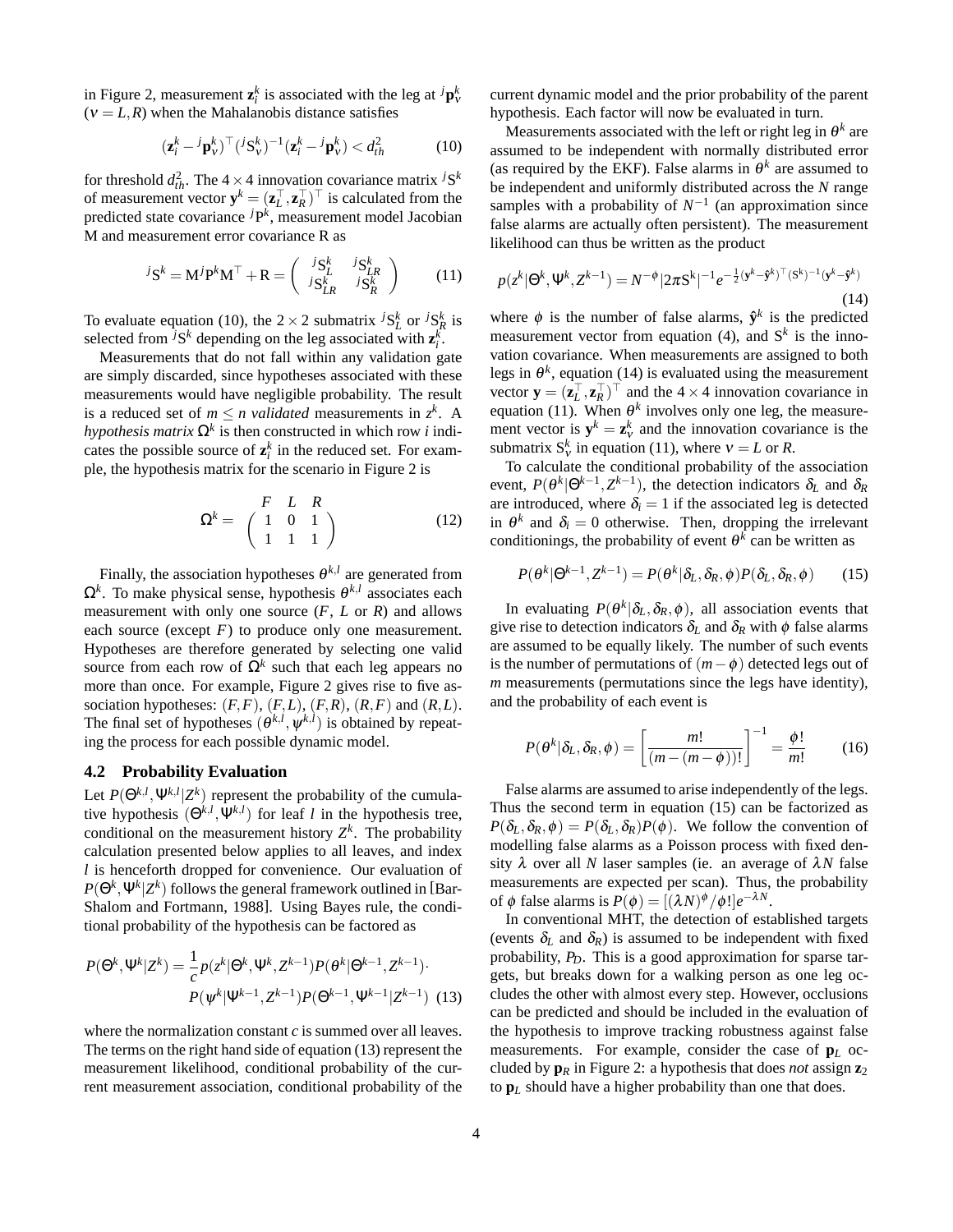

Figure 6: Occlusion model parameters.

Figure 6 illustrates the model used for predicting occlusions, where  $\mathbf{p}_1$  and  $\mathbf{p}_2$  are the leg measurements predicted by equation (4) and *O* is the world origin (location of the range scanner). Assuming the legs have fixed radius  $r$ , the closer leg casts the occluding shadow indicated by the dotted lines. Let  $d_1 = |\mathbf{p}_1|$  and  $d_2 = (\mathbf{p}_1^\top \mathbf{p}_2) \mathbf{p}_1 / |\mathbf{p}_1|$  represent the distance from the laser to the front and rear leg along the central axis of the occlusion region. The distance of the rear leg from the axis is  $d = (|\mathbf{p}_2|^2 - d_2^2)^{1/2}$ , and occlusions occur when *d* falls below a threshold *Dth* given by

$$
D_{th}(\mathbf{p}_1, \mathbf{p}_2) = r(d_1 + d_2)/d_1 \tag{17}
$$

Figure 6 shows the rear leg just on the verge of this threshold. The probability  $P_D(\mathbf{p}_1, \mathbf{p}_2)$  of detecting the rear leg is assumed to decrease gradually as the occlusion becomes more severe, as approximated by the piecewise linear model

$$
P_D(\mathbf{p}_1, \mathbf{p}_2) = \begin{cases} P_O + (P_V - P_O)D/D_{th} & \text{if } d < D_{th} \\ P_V & \text{if } d \ge D_{th} \end{cases} (18)
$$

where  $P_V$  is the detection probability when  $p_2$  is outside the occlusion shadow and  $P<sub>O</sub>$  is the detection probability when  $p<sub>2</sub>$ lies on the shadow axis (typically  $P_V = 0.9$  and  $P_O = 0.2$ ). The detection probability for the front leg at  $\mathbf{p}_1$  is simply  $P_D = P_V$ , and the probability of the combined event  $\delta = (\delta_L, \delta_R)$  is the product of the detection probability for both legs.

Finally, combining equation (16) with the Poisson distribution for the false alarms and the detection probability above, the conditional probability of the association event in equation (15) can be written as

$$
P(\theta^k|\delta,\phi)P(\delta,\phi) = \frac{(\lambda N)^{\phi}}{m!}e^{-\lambda N}\prod_{i=L,R}(P_D)^{\delta_i}(1-P_D)^{1-\delta_i}
$$
\n(19)

For tracking filters with switched dynamic models, the conditional probability  $P(\psi^k | \Psi^{k-1}, Z^{k-1})$  is usually assumed to be Markovian [Isard and Blake, 1998]. In this case, the conditional probability reduces to  $P(\bm{\psi}^k | \bm{\psi}^{k-1})$ , which can be implemented as a two dimensional transition probability table. This assumption breaks down in the case of walking, which exhibits periodic state transitions and short-term correlations between sequential dynamic states. We exploit these properties to improve tracking robustness (provided the walking pattern is not too irregular) by modelling the dynamic state transitions as a non-stationary process. Let *t* be the time since the transition to the current dynamic model  $\psi^k$ . When *t* is small the probability of finding the same dynamic state is high (short-term correlation), but decays as *t* increases until a transition to another state is likely. We model this effect as an exponentially decaying/increasing conditional probability

$$
P(\psi^k|\Psi^{k-1}) = \begin{cases} 0.25 + (P_I - 0.25)e^{-t/\tau} & \text{if } \psi^k = \psi^{k-1} \\ 0.25 - \frac{1}{3}(P_I - 0.25)e^{-t/\tau} & \text{if } \psi^k \neq \psi^{k-1} \end{cases}
$$
(20)

where  $\tau$  is a time constant modelling the gait period, and  $P_I$ determines the initial probability after a transition.

The final term in equation (13) is the prior probability  $P(\Theta^{k-1}, \Psi^{k-1} | Z^{k-1})$ , which is the probability of the parent hypothesis. Finally, the probability of the new hypothesis  $P(\Theta^k, \Psi^k | Z^k)$  is calculated as the product of the prior with the conditional probabilities in equations (14), (19) and (20).

# **4.3 Hypothesis Reduction**

In any MHT filter, persistent pruning of the hypothesis tree is necessary to satisfy real-time constraints. However, care must also be taken to ensure that sufficient variation remains to adequately approximate the distribution of possible states. Our tracking filter employs a combination of common hypothesis reduction techniques to achieve these goals, and result in about 10-50 hypotheses maintained per generation.

*N-scan-back* pruning [Kurien, 1990] dramatically culls hypotheses by discarding entire branches attached to a single node at the  $(k - N)$ th generation of the hypothesis tree. The probability of each branch is evaluated by tallying the probabilities of descended leaves, and only the most likely branch is retained. Using this method, the hypothesis tree always provides *N* generations of variation and contains only a single history above the  $(k - N)$ th node. Clearly, *N* is carefully chosen to provide sufficient variation while keeping the hypothesis tree manageable, and  $N = 4$  was empirically found to provide good results for our walking person tracker.

Due to the high number of hypotheses descending from each node, a second culling stage is applied to remove low probability leaves. A low probability test is usually implemented as a fixed threshold [Cox and Leonard, 1994], but this approach was found to be too indiscriminant. Instead, we cull hypotheses that have a probability less than a fixed fraction (say 0.05) of the best hypothesis, which retains the most likely hypotheses regardless of the absolute probability.

Finally, the hypothesis tree is likely to contain several hypotheses with similar states, particularly when the person is stationary. Hypotheses are therefore removed if a more likely hypothesis with the same dynamic model is found within a validation gate defined by the state covariance. Let  $\mathbf{x}_l$  and P*<sup>l</sup>* represent the state and covariance of the lower probability hypothesis and **x***<sup>h</sup>* represent the state of the higher probability hypothesis. Then, the lower probability hypothesis is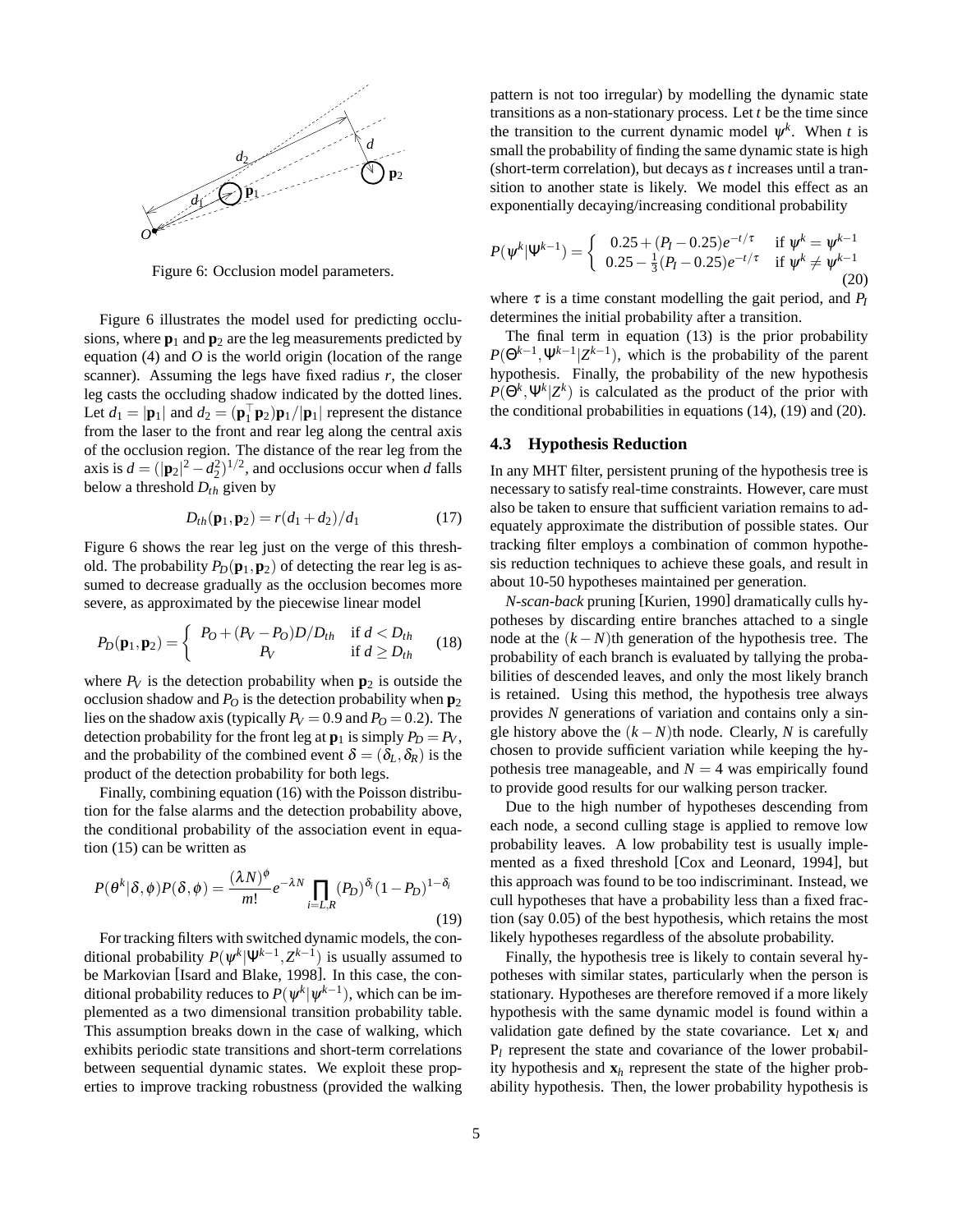

Figure 7: Typical tracking result showing raw range data (black), leg measurements (green) and estimated state (red).

removed if the Mahalanobis distance between states satisfies

$$
(\mathbf{x}_l - \mathbf{x}_h)^\top \mathbf{P}_l^{-1} (\mathbf{x}_l - \mathbf{x}_h) < d_{th}^2 \tag{21}
$$

where  $d_{th}^2 = 1$  is used in practice. The probability of the eliminated hypothesis is added to the surviving hypothesis.

#### **4.4 Track Initiation and Termination**

The current implementation tracks a single person at a time, and new targets are initiated and terminated automatically. When no target currently exists, a new hypothesis tree is initiated when two leg candidates are separated by less than a fixed threshold. The initial state is calculated using equations (1)-(3), along with zero velocity and a large state covariance. Either solution of equations (2)-(3) may be chosen for the new target, since the other configuration will be considered in the next generation. An existing track is terminated if no valid measurements are found for a threshold number of generations, or the probability of the best hypothesis is sufficiently small (ie. the target is unlikely to be a walking person).

## **5 Results**

The multiple hypothesis walking person tracker presented in this paper has been applied to a number of experimental sequences. A sequence of 1000 scans involving two people standing still, walking, crossing paths, meeting, changing direction and moving in and out of the field of view is shown in Video 1. In this video sequence, raw range points are shown in black (depth discontinuities removed), leg candidates are shown in green and the most likely hypothesis is shown in red or blue to indicate transitions between dynamic states. Dynamic model switches are observed to occur frequently as the tracker switches between alternative histories, particularly when the tracked person is stationary. Importantly, one or the other person is successfully tracked during the entire sequence, with the MHT only losing track when a person leaves



Figure 8: Range profiles of legs for turning event.



Figure 10: Number of maintained leaves after each scan.

the field of view. Figure 7 gives the tracking result for a typical scan in this sequence, while the people briefly meet.

Two challenging sequences in this experiment are highlighted in Figures 8 and 9. The sequence of laser profiles in Figure 8 show the path of the legs as the person switches between the walking configurations in Figure 3 (around scan number 650). In this case, the left leg crosses over the right leg as the person turns around to walk backwards. The state of the walking person is successfully maintain during this manoeuvre as can be seen in Video 1. Figure 9 shows representative scans before, during and after occlusion of the right leg by the left. Again, the state of the target is successfully maintained despite the presence of a false measurement (the leg of the second person) in the same neighbourhood.

The number of leaves at each new generation of the hypothesis tree (after applying the pruning in Section 4.3) is shown in Figure 10, which verifies that the tracker operates reliably with about 10-50 hypotheses per generation. The required processing time in this case is 5-25 ms per scan (depending on the number of hypotheses) on a 3 Ghz Pentium 4 desktop PC, which is well within the constraints of real-time tracking.

#### **6 Summary and Future Work**

This paper has addressed the problem of tracking a person using range measurements at leg height. Unlike previous range-based people trackers, our framework explicitly models walking kinematics and dynamics to evaluate the probability that the target is truly a walking person. A switched